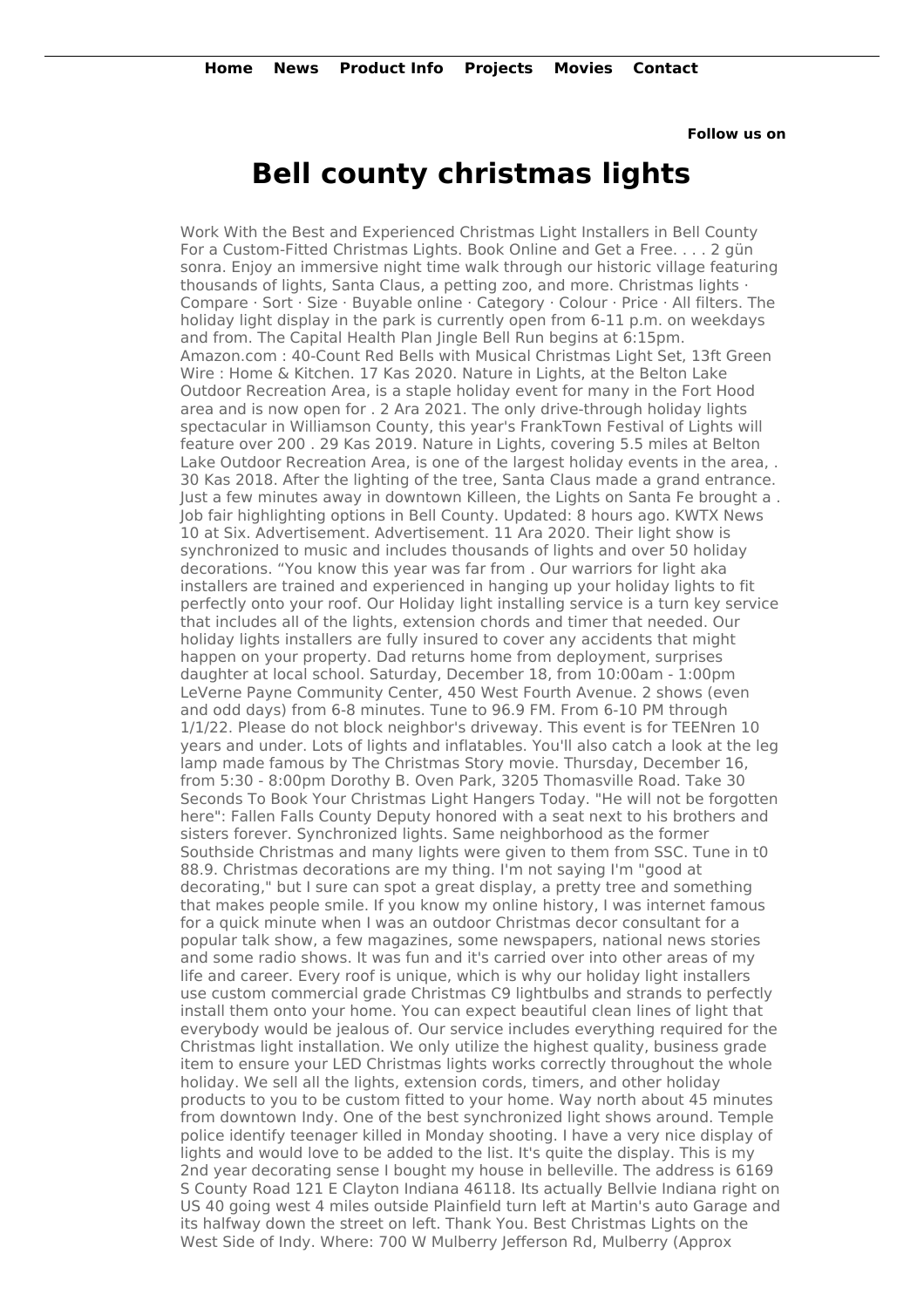address). Bellmead's assistant police chief arrested after she filed a claim against her boss alleging harassment, discrimination. Turn on your radio because these lights have music to accompany their show!. This subdivision rolls out the lights and powers up to share holiday cheer. Located in Greenwood, just off Averitt Road, about halfway between Smith Valley Road and Main Street. Both sides of the neighborhood feature beautiful lights on the homes and all of the trees are lit up. Drive through the neighborhood to see. Our Most Recent Holiday Lighting in Bell County. This Christmas Light Display is a Commercial Display with a fee. Hometown Christmas in Falls Park 2021 (New addition). This synchronized light show plays every night 6-9 pm and begins on the hour, repeating every 20 minutes. Tune to 100.1fm. Synchronized light show. Custom made light features. Tune in to 100.1 for a 16 minute synchronized light show. Sunday-Thursday 6 PM-10 PM & Friday and Saturday 6 PM-11 PM. KWTX 6700 American Plaza Waco, TX 76712 (254) 776-1330. Follow us on a walk down Candy Cane Lane. Enjoy a leisurely stroll through McCarty Park as you embrace the sights and sounds of the holiday season. Thursday, December 16 2021 - Thursday, December 16 2021. Beautiful light display on a family home in Greenwood. You'll see some unique decorations. Festival of Lights at Jimmy Nash Park is held November 23– January 2 from 6-10 pm each night. The holiday light displays are a tradition at the park and will remain lit throughout the holiday season until January 2. Visitors are welcome to drive through the park to view the display or park and walk around if the weather's nice. There is a sleigh near the Family Pavilion that you are welcome to use for photos! Blog: Browns COVID outbreak impacts head coach, more than a dozen players. Campus Martius Park (800 Woodward Ave, Detroit, Michigan) See Downtown Detroit like you never have before– from inside an enchanted horse drawn carriage. Carriage rides take off from the Woodward Esplanade, directly south of Campus Martius Park. Rides are \$10 per person and last about 15 to 20 minutes. On site only. No advanced reservations are accepted. For more info, downtowndetroitparks.com. Supply chain problems may hit Christmas decorations this holiday season. November 26, 2021 - January 1, 2022 Newport Dunes Waterfront Resort. Fridays & Saturdays– November 19, 20, 26, 27 December 3, 4, 10, 11, 17, 18, 24, & 25 from 6p-midnight Detroit Christmas Events– Campus Martius Park Carriage Rides. November 20, 2021– January 2, 2022 Orange County Great Park 'Tis the season for family fun and holiday cheer at the Orange County Great Park, where the park will be transformed into a winterscape featuring art, music, and lights. Holidayz at the Park features an outdoor light display in the Palm Court, inviting guests to take photos. The holiday decorations include "Air Santa," a larger-than-life airplane paying homage to Saint Nick's travels and the park's military roots. Drop in to see the lights and displays from dusk to 9:30 p.m. Saturday, November 27, 2021 at 6p Ferndale Christmas Events– Ferndale Holiday Tree Lighting The Dot (221 W Troy St, Ferndale, MI 48220) Holiday tree lighting hosted by the Downtown Ferndale DDA. Saturday, December 4, 2021 from 1p-4p Ferndale Weekend Events– Santa Parade Ferndale Downtown Ferndale Santa is coming to downtown in a safe, socially distanced way. Check out Santa as he rides through downtown on a Firetruck and stops on West Troy Street to address his fans. Hosted by the Downtown Fernd Family Fun Holiday Experiences Enjoy the season with fun experiences for the whole family: Paint the Holidays, Ornament Decorating, and Holiday Wreath Workshop. Click here for more information. Lorain County man sentenced to prison after recording juveniles in bathroom. The Gainesville square is trimmed in its best Christmas season displays, thanks to the coordinated effort of many hands and hearts. Yule Log ceremony, an event that began in 1950. One Tank Trip: Western Pennsylvania Model Railroad Museum. Complimentary Holiday Photos Starting Black Friday, photographers will be on-site on weekends to take complimentary photos of guests in front of the Christmas trees in all three food courts. Locations include Mathis Brothers Courtyard, Edwards Courtyard, and California Pizza Kitchen Courtyard. Click here for more information. November 20, 2021– January 2, 2022 Orange County Great Park 'Tis the season for family fun and holiday cheer at the Orange County Great Park, where the park will be transformed into a winterscape featuring art, music, and lights. Holidayz at the Park features an outdoor light display in the Palm Court, inviting guests to take photos. The holiday decorations include "Air Santa," a larger-than-life airplane paying homage to Saint Nick's travels and the park's military roots. Drop in to see the lights and displays from dusk to 9:30 p.m. According to school officials, the Madison Township Police Department is working with administrators to investigate a threat made against Madison High School. 'They'll be ready. That's what they